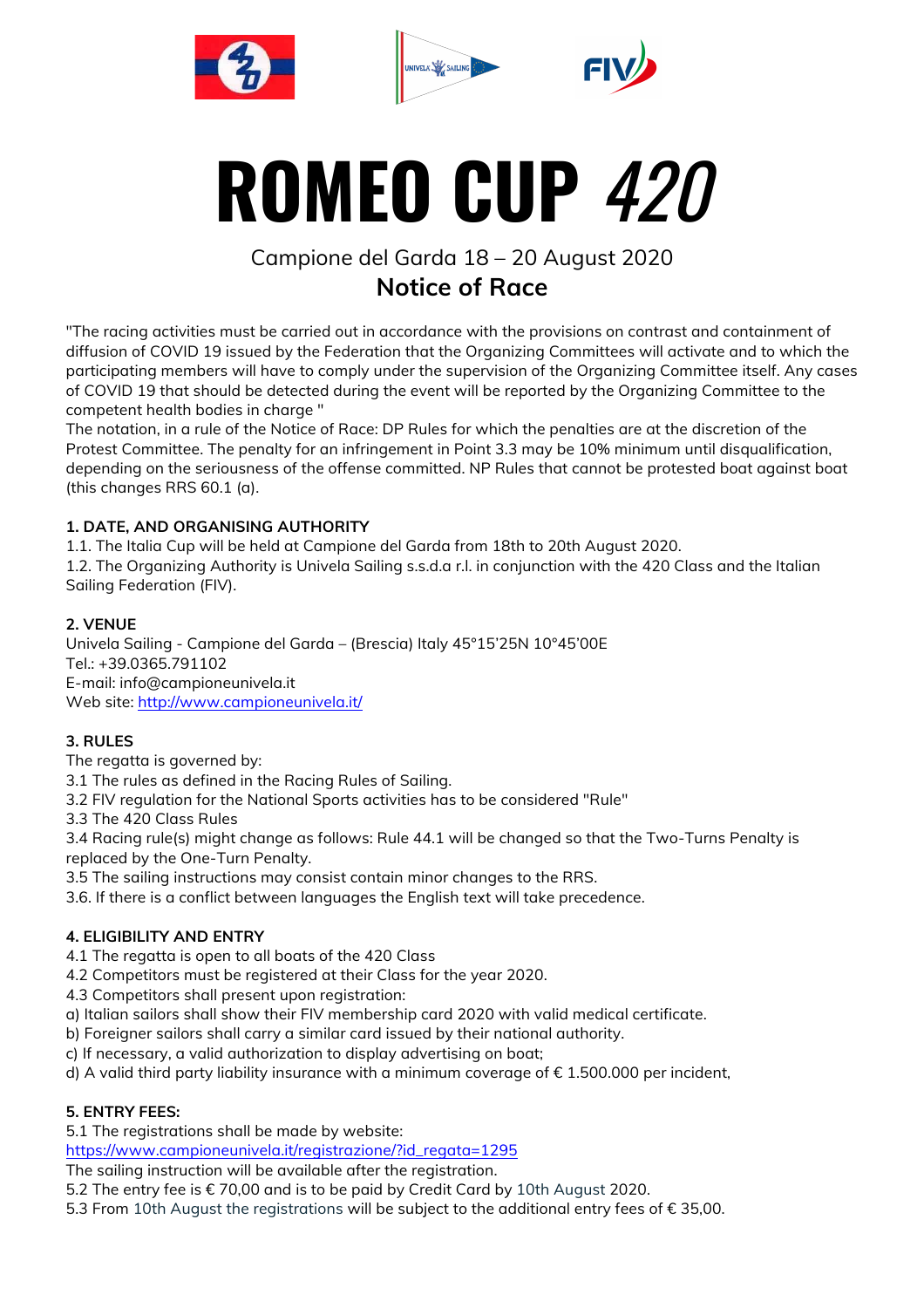





5.4 The registration shall be displayed at the Entry List only when the Entry Form with all information filled in and the payment of the non-refundable entry fee shall be sent successfully. This can be considered a confirmation of entry.

# **6. SCHEDULE**

6.1 Races and social events are scheduled as follows: Tuesday 18<sup>th</sup> August Registration 9 am to 11 am First start - 1 pm (3 races Scheduled)  **SUP Relay Team Race** Wednesday 19<sup>th</sup> August tbd Racing (3 races Scheduled) Thursday 20<sup>th</sup> August tbd Racing (3 races Scheduled) No warning signal after 5 p.m. a.s.a.p. Price Giving

6.2 From the second day, the intended time of the first warning signal will be posted on the official notice board before 20:00 the previous day. If no notice is displayed, starting time will be the same as previous day.

#### **7. SAILING INSTRUCTIONS**

7.1 The Sailing Instructions will be available from 18<sup>th</sup> August 2020 on the website of the event.

#### **8. RACING FORMAT- SCORING**

8.1 A total number of nine (9) races are scheduled

8.2 When 4 races have been completed, a boat's series score will be total of the race scores. When five (5) to nine (9) races have been completed, a boat's series score will be the total of her race scores excluding her worst score.

#### **9. ADVERTISING**

9.1 In accordance with W.S. Regulation 20 (Advertising Code), boats may be required to display the advertising chosen and supplied by the organizing authority

#### **10. DISCLAIMER OF LIABILITY**

10.1 Competitors participate in the regatta entirely at their own risk. See rule 4, Decision to Race. The Organizing Authority will not accept any liability for material damage or personal injury or death sustained in conjunction with or prior to, during, or after regatta. 10.2 Under 18´s will also need to have filled in the parental consent form, available on event website

# **11. PRIZES**

Prizes will be awarded to the top 3 competitors overall of each class.

#### **12. PHOTOGRAPHY CONSENT**

By entering the Regatta competitors accept that they may be photographed and/or videotaped participating in the race and/or using the regatta facilities and they consent to the taking of such images and to the use, reuse, publication and republication of such images in any media, in conjunction with the competitor's name or not, without compensation and without the competitor's approval of such images or any use thereof.

#### **13. TRAILER PARKING, DOCKING AND CARS**

13.1 All participants shall park their boats and road-trailers on the premises of the harbour Regatta Centre. Cars shall be parked in the designated parking areas. No cars are allowed at the dinghy park. Please follow the beach master's and the harbour master's instructions at all times.

# **14. ACCOMODATION**

14.1 Competitors shall make their own housing arrangements.

14.2 The building and the beach area are a unitary complex for accommodation purposes and equipment for leisure and sports services, where all sailors can find:

- 42 rooms (total bed 170)
- Coffee Restaurant Pizzeria
- Parking place for car, van and motorcycle
- Boat storage
- Trailer storage